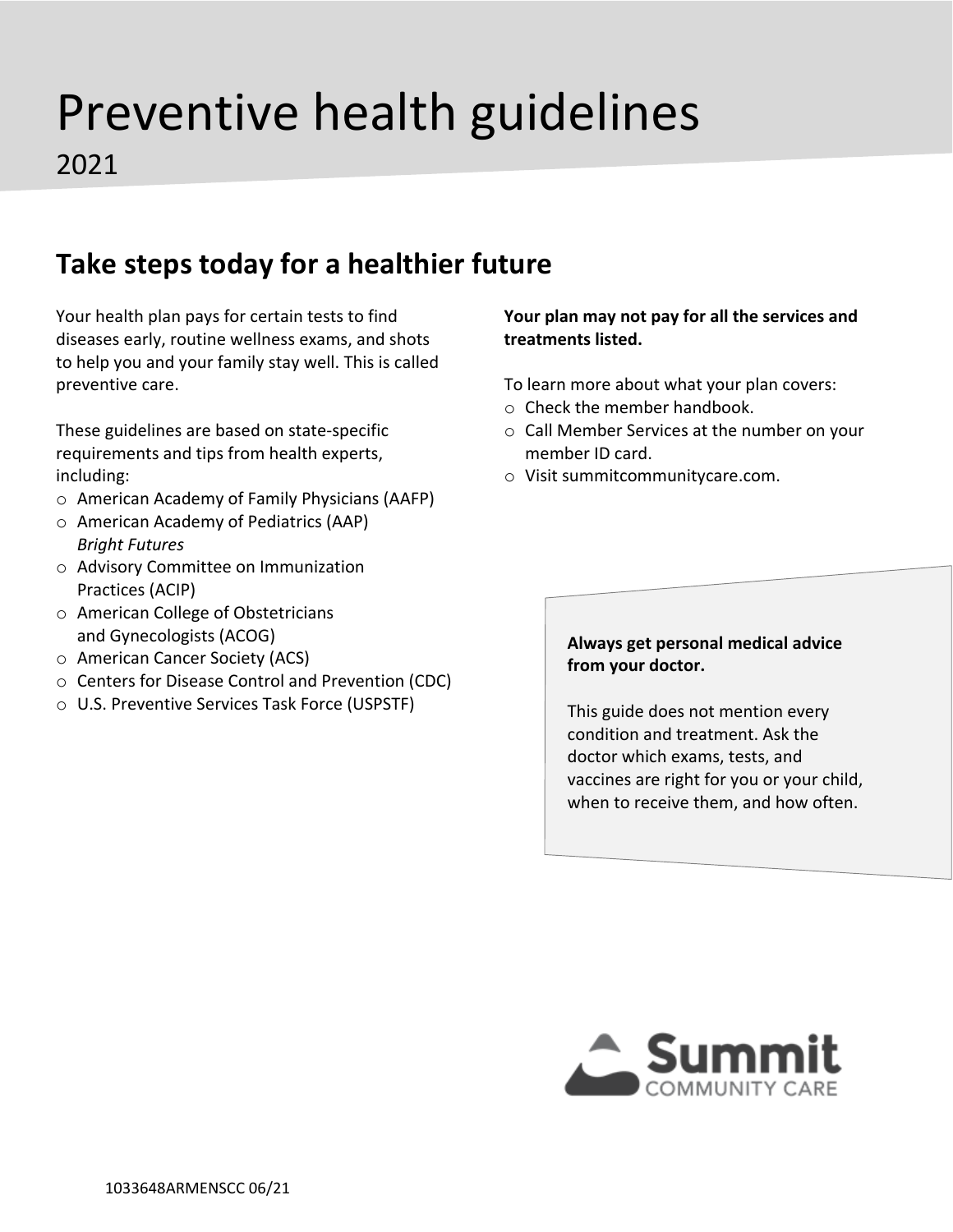### **Well-baby visits — birth to 2 years old**

| A well-baby visit may include the following:<br>$\circ$ A full-body exam<br>$\circ$ Vaccines<br>$\circ$ Other tests and screenings as needed,<br>listed below | $\circ$ Talking about:<br>- Newborn care, safety, and development<br>- Nutrition and feeding<br>- Parent and family health and well-being                                   |
|---------------------------------------------------------------------------------------------------------------------------------------------------------------|-----------------------------------------------------------------------------------------------------------------------------------------------------------------------------|
| <b>Screenings</b>                                                                                                                                             | When to receive them                                                                                                                                                        |
| Weight, length, and head measurement                                                                                                                          | At each visit                                                                                                                                                               |
| BMI percentile <sup>1</sup>                                                                                                                                   | At 24 months                                                                                                                                                                |
| Newborn metabolic, such as PKU (when<br>the body is unable to break down protein),<br>sickle cell (an inherited blood disorder),<br>and thyroid screening     | Birth to 2 months old (best checked at 3 to 5 days old)<br>Bilirubin at birth (checks for liver problems)                                                                   |
| Critical congenital heart defect (birth<br>defects of the heart)                                                                                              | At birth                                                                                                                                                                    |
| Development - brain, body, and behavior                                                                                                                       | At 9 months, at 18 months, and at each visit                                                                                                                                |
| Hearing                                                                                                                                                       | At 12 months, at 24 months, and at each visit                                                                                                                               |
| Vision                                                                                                                                                        | As a newborn and at each visit                                                                                                                                              |
| <b>Blood pressure</b>                                                                                                                                         | Check for risks at each visit                                                                                                                                               |
| Oral and dental health                                                                                                                                        | Referral to a dentist, if needed - begin yearly dental exams<br>starting at 12 months<br>Fluoride varnish when teeth start coming in (usually around 6 to<br>24 months old) |
|                                                                                                                                                               | Fluoride prescription based on your drinking water (from 6 to<br>24 months old)                                                                                             |
| Hemoglobin or hematocrit (blood count)                                                                                                                        | Once between 9 to 12 months                                                                                                                                                 |
| Lead testing                                                                                                                                                  | At 12 and 24 months old. Check for risks as the doctor suggests.                                                                                                            |
| Lipid disorder (cholesterol problems)                                                                                                                         | Check for risks at 24 months                                                                                                                                                |
| Autism (a condition that affects social skills<br>and the way one communicates)                                                                               | At 18 and 24 months                                                                                                                                                         |
| Maternal postpartum depression (after a<br>mother gives birth)                                                                                                | At 1, 2, 4, and 6 months                                                                                                                                                    |
| Tuberculosis                                                                                                                                                  | Check for risks as the doctor suggests                                                                                                                                      |

Infants need to be seen by a doctor at birth, at the following ages, and as the doctor suggests:

Babies who leave the hospital less than two days (48 hours) after birth need to be seen by a doctor within 2 to

o 24 months

o 3-5 days old

4 days after being born.

- o 9 months
- o 2 months  $\circ$  12 months
- o 4 months o 15 months

1 Height and weight are used to check body mass index (BMI). Checking someone's BMI helps determine if they are a healthy weight for their height, or if they are under or overweight.

- o 6 months o 18 months
- 
- o 1 month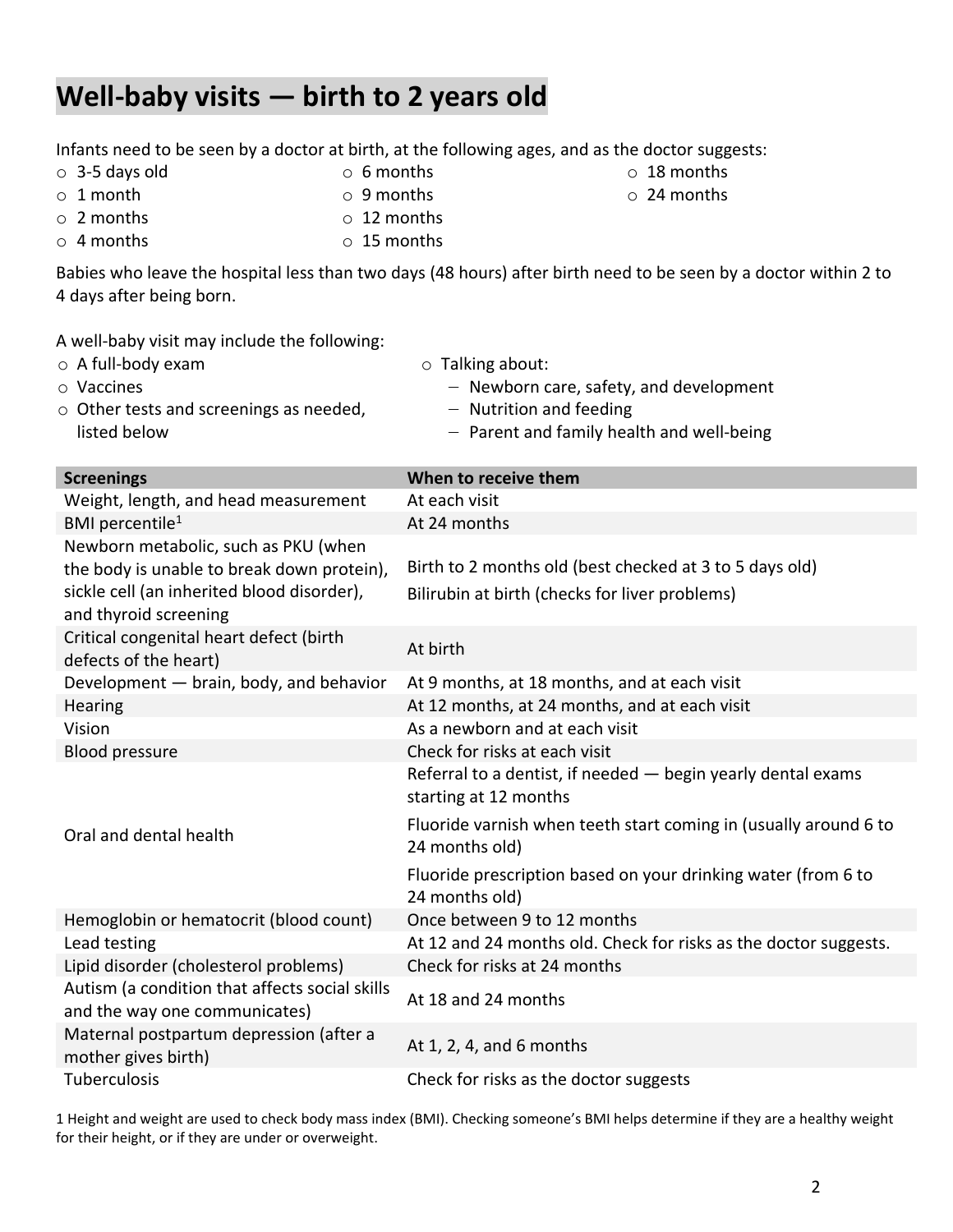## **Well-child visits — 2 1/2 to 10 years old**

Depending on your child's age, the doctor may talk with you about:

- o How to promote healthy nutrition.
- o Exercise, growth, safety, and healthy habits.
- o Any learning or school issues.
- o Emotional and mental health.
- o Family and home living issues.

During the visit, your child may receive:

- o A full-body exam.
- o Vaccines.
- o Other tests and screenings.

| <b>Screenings</b>                           | When to receive them                                                                      |  |  |  |  |  |
|---------------------------------------------|-------------------------------------------------------------------------------------------|--|--|--|--|--|
| Height, weight, BMI percentile <sup>1</sup> | Each year                                                                                 |  |  |  |  |  |
| Development - brain, body, and behavior     | At each visit                                                                             |  |  |  |  |  |
| Vision                                      | Each year                                                                                 |  |  |  |  |  |
| <b>Hearing</b>                              | Each year                                                                                 |  |  |  |  |  |
|                                             | Referral to a dentist, if needed                                                          |  |  |  |  |  |
|                                             | Dental exams each year                                                                    |  |  |  |  |  |
| Oral and dental health                      | Fluoride varnish on the teeth when the dentist suggests<br>(between 2 1/2 to 5 years old) |  |  |  |  |  |
|                                             | Fluoride prescription based on your drinking water (between<br>2 $1/2$ to 10 years old)   |  |  |  |  |  |
| Lead testing                                | Check for risks through age 6                                                             |  |  |  |  |  |
| Hemoglobin or hematocrit (blood count)      | Check for risks each year                                                                 |  |  |  |  |  |
| <b>Blood pressure</b>                       | Each year starting at age 3                                                               |  |  |  |  |  |
|                                             | Check for risks before age 3                                                              |  |  |  |  |  |
|                                             | Once between ages 9 to 11                                                                 |  |  |  |  |  |
| Lipid disorder (cholesterol problems)       | Check for risks at all other ages                                                         |  |  |  |  |  |
| Tuberculosis                                | Check for risks and test as the doctor suggests                                           |  |  |  |  |  |
|                                             |                                                                                           |  |  |  |  |  |

1 Height and weight are used to check body mass index (BMI). Checking someone's BMI helps determine if they are a healthy weight for their height, or if they are under or over weight.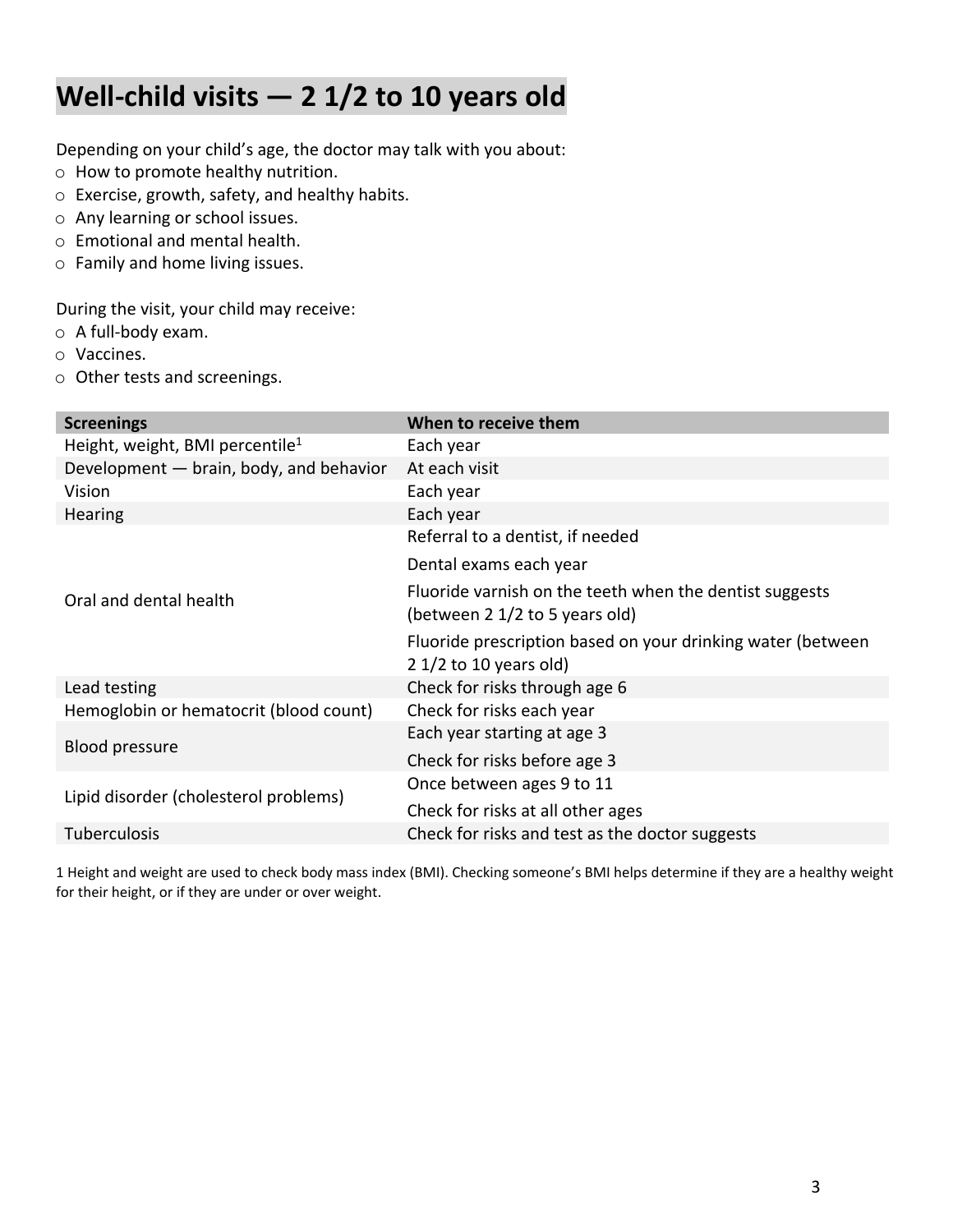## **Well-child visits — 11 to 20 years old**

Depending on age, the doctor may talk about:

- o **Growth and development**, such as oral health habits, body image, healthy eating, physical activity, and sleep.
- o **Emotional well-being**, including mood control and overall mental health.
- o **Safe sex**, especially reducing risks of sexually transmitted infections and diseases (STIs and STDs) and pregnancy.
- o **Substance use**, whether that be drinking alcohol or using tobacco, e-cigarettes, or prescription or illegal drugs.
- o **School performance**.
- o **Family and home living issues**.
- o **Safety**, such as seat belt use, helmet use, and sun protection.
- o **Firearm safety**, if you own or are around guns.

During the visit, the doctor may give:

- o A full-body exam.
- o Vaccines.
- o Other tests and screenings.

| <b>Screenings</b>                               | When to receive them                                                          |
|-------------------------------------------------|-------------------------------------------------------------------------------|
| Height, weight, $BMI1$                          | Percentile to age 18, then BMI each year                                      |
| Development - mind, body, and behavior          | Each year                                                                     |
| Depression                                      | Each year starting at age 12                                                  |
| <b>Blood pressure</b>                           | Each year                                                                     |
| Vision                                          | Each year                                                                     |
| Hearing                                         | Each year                                                                     |
|                                                 | Each year                                                                     |
| Oral and dental health                          | Fluoride prescription based on your drinking water (between<br>ages 11 to 16) |
| Hemoglobin or hematocrit (blood count)          | Check for risks each year                                                     |
|                                                 | Once between ages 9 to 11                                                     |
| Lipid disorder (cholesterol problems)           | Once between ages 17 to 21                                                    |
| STIs, including chlamydia                       | Starting at age 11, if sexually active                                        |
| HIV                                             | Screen once between ages 15 to 18                                             |
| Substance use disorder and<br>tobacco addiction | Check for risks each year starting at age 11                                  |

1 Height and weight are used to check body mass index (BMI). Checking someone's BMI helps determine if they are a healthy weight for their height, or if they are under or over weight.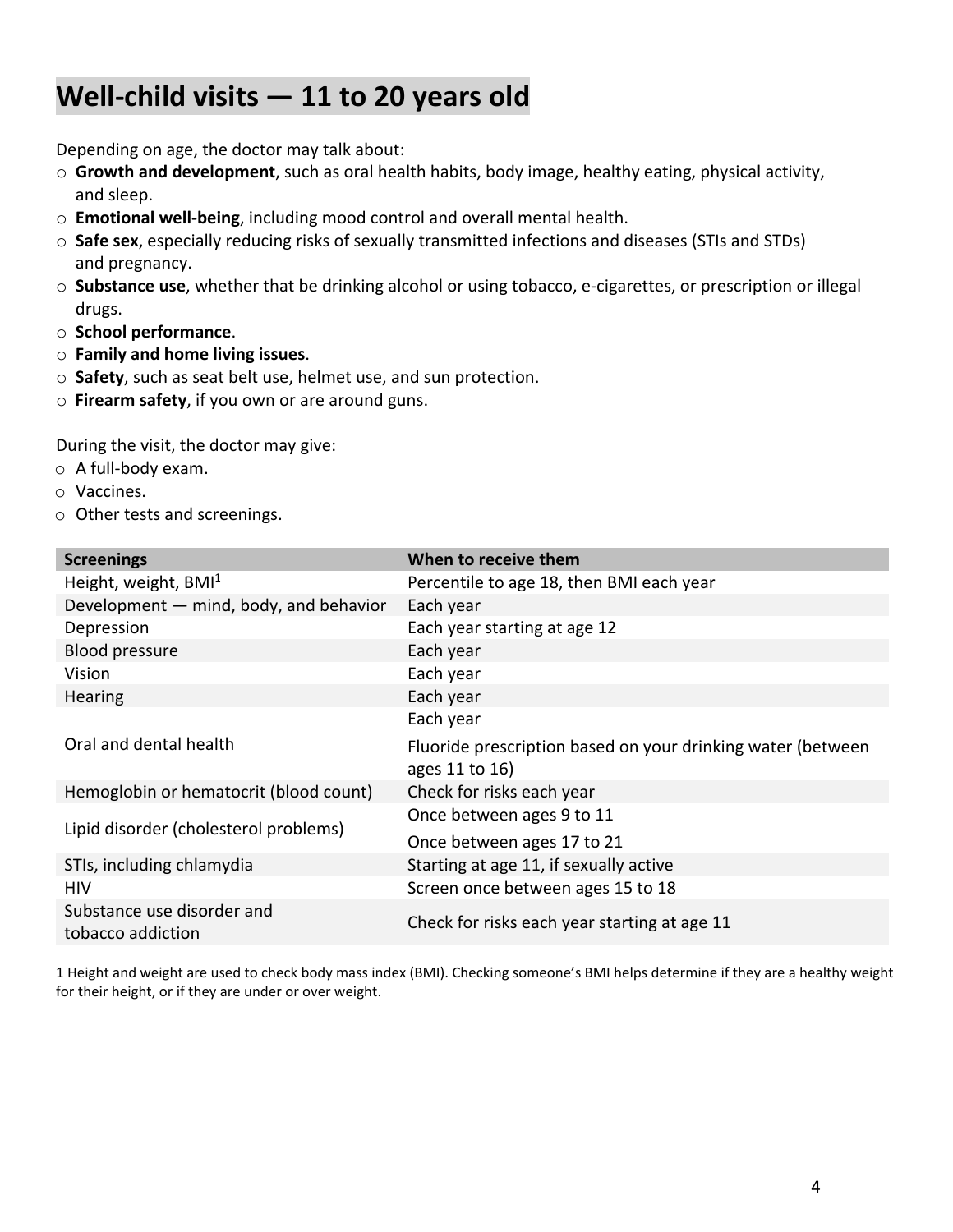#### **Wellness visits — adult women**

During your visit, the doctor may talk with you about:

- o Diet and physical activity. o Family planning, including:
- o Mental health, including depression.
- ‒ Safe sex.
	- ‒ Birth control to help avoid unwanted pregnancy.
- o Oral and dental health.
- o Tobacco use, or how to quit.
- o Avoiding secondhand smoke.
- o Drinking alcohol or using drugs.
- o Skin cancer risks.
- ‒ Spacing out pregnancies to have the best birth outcomes. ‒ Checking for sexually transmitted infections and diseases (STIs and STDs), including HIV and hepatitis B (if at risk).
- $-$  Folic acid supplements for women of childbearing age.

You may also receive vaccines and these screenings:

| <b>Screenings</b>                              | When to receive them                                                                                                                                                                                                                                                                                                                                                                                                                                                                                                                                                                                                                        |  |  |  |  |  |  |
|------------------------------------------------|---------------------------------------------------------------------------------------------------------------------------------------------------------------------------------------------------------------------------------------------------------------------------------------------------------------------------------------------------------------------------------------------------------------------------------------------------------------------------------------------------------------------------------------------------------------------------------------------------------------------------------------------|--|--|--|--|--|--|
| Height, weight, BMI <sup>1</sup>               | Each year or as your doctor suggests                                                                                                                                                                                                                                                                                                                                                                                                                                                                                                                                                                                                        |  |  |  |  |  |  |
| <b>Blood pressure</b>                          | Each year or as your doctor suggests. Recheck high readings<br>at home.                                                                                                                                                                                                                                                                                                                                                                                                                                                                                                                                                                     |  |  |  |  |  |  |
|                                                | Each year for ages 40 to 65+                                                                                                                                                                                                                                                                                                                                                                                                                                                                                                                                                                                                                |  |  |  |  |  |  |
| Mammogram <sup>2</sup> (breast X-ray)          | Consider screening every 2 years from ages 50 to 74                                                                                                                                                                                                                                                                                                                                                                                                                                                                                                                                                                                         |  |  |  |  |  |  |
|                                                | For ages 21 to 29, Pap test every 3 years                                                                                                                                                                                                                                                                                                                                                                                                                                                                                                                                                                                                   |  |  |  |  |  |  |
| Cervical cancer                                | For ages 30 to 65, either do a Pap test every 3 years or an<br>HPV test alone, or a combination Pap test and HPV test every<br>5 years                                                                                                                                                                                                                                                                                                                                                                                                                                                                                                      |  |  |  |  |  |  |
|                                                | Stop testing at age 65 if the last 3 Pap tests or last 2<br>co-tests (Pap plus HPV) within the last 10 years were normal.<br>If there was an abnormal Pap test within the past 20 years,<br>talk with your doctor.                                                                                                                                                                                                                                                                                                                                                                                                                          |  |  |  |  |  |  |
| Colorectal cancer (of the colon<br>and rectum) | From ages 50 to 75, <sup>3</sup> your doctor may suggest one or more of<br>these test options:<br>Stool (feces) tests:<br>o Fecal immunochemical test (FIT)<br>o FIT-DNA: stool and DNA combo test<br>$\circ$ Guaiac-based fecal occult blood test (gFOBT)<br>Visual tests:<br>$\circ$ Colonoscopy (using a small camera on the end of a flexible<br>tube to look at your entire colon)<br>$\circ$ CT colonography (using a CT scanner to take images of<br>inside the colon)<br>$\circ$ Flexible sigmoidoscopy (using a small camera on the end<br>of a flexible tube to look at the last part of your colon,<br>called the sigmoid colon) |  |  |  |  |  |  |
| Chlamydia and gonorrhea                        | If sexually active and age 24 or younger                                                                                                                                                                                                                                                                                                                                                                                                                                                                                                                                                                                                    |  |  |  |  |  |  |
| Cholesterol                                    | Statins (cholesterol medicine) may be needed for people<br>ages 40 to 75 who have a higher risk of cardiovascular<br>disease (such as heart disease)                                                                                                                                                                                                                                                                                                                                                                                                                                                                                        |  |  |  |  |  |  |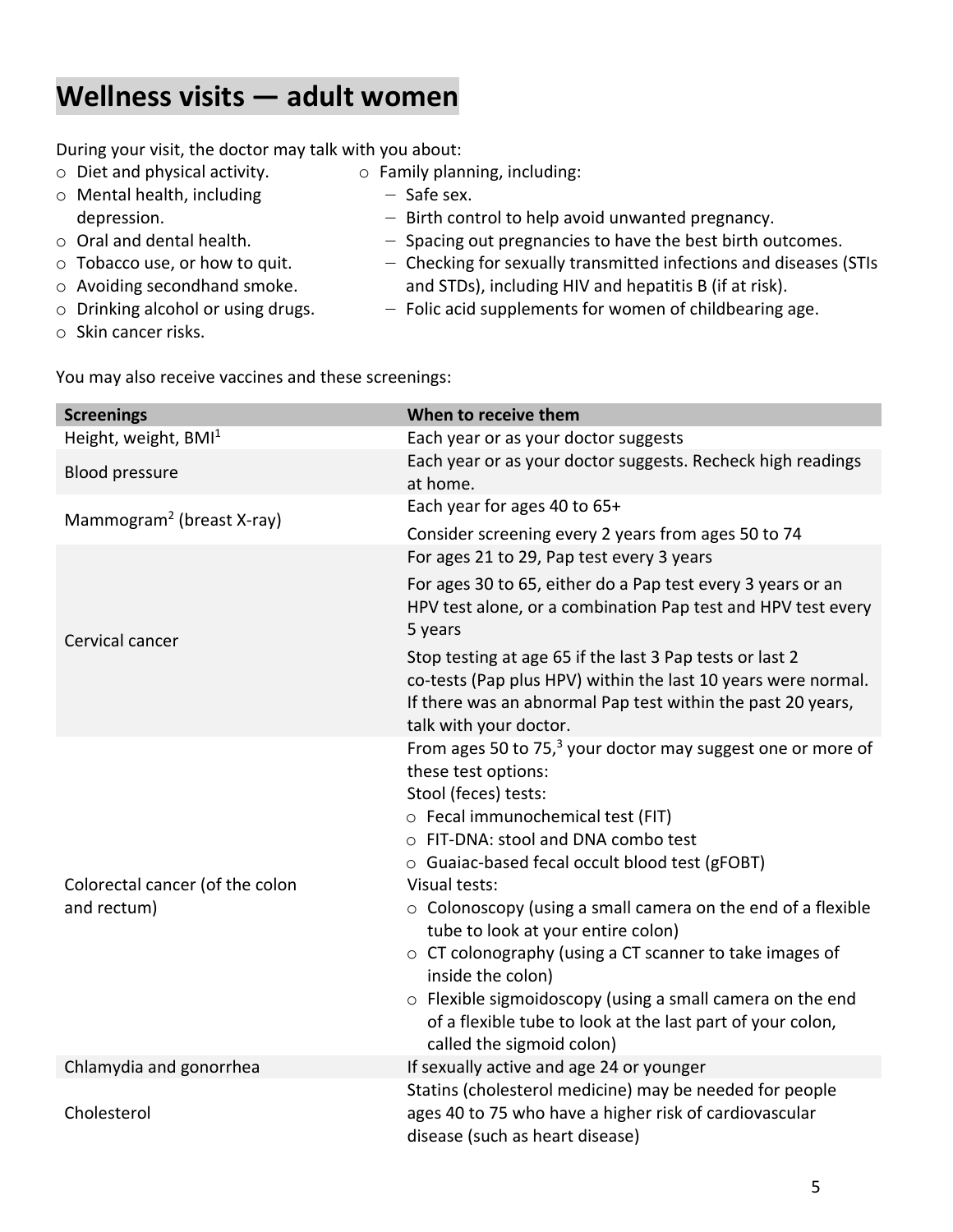# **Wellness visits — adult women continued**

| <b>Screenings</b>                                 | When to receive them                                                                              |  |  |  |  |  |
|---------------------------------------------------|---------------------------------------------------------------------------------------------------|--|--|--|--|--|
|                                                   | As your doctor suggests from ages 40 to 70, especially if                                         |  |  |  |  |  |
| Glucose (blood sugar) screening for type 2        | overweight or obese. Individuals with high blood sugar                                            |  |  |  |  |  |
| diabetes                                          | should talk to their doctor about intensive counseling                                            |  |  |  |  |  |
|                                                   | interventions to promote a healthy diet and physical activity.                                    |  |  |  |  |  |
| Hepatitis C                                       | Screen between the ages of 18 to 79 years                                                         |  |  |  |  |  |
|                                                   | Testing should start no later than age 65                                                         |  |  |  |  |  |
| Osteoporosis (checks how dense your<br>bones are) | Women in menopause should talk to their doctor about<br>osteoporosis and have the test if at risk |  |  |  |  |  |

1 Height and weight are used to check body mass index (BMI). Checking someone's BMI helps determine if they are a healthy weight for their height, or if they are under or over weight.

2 Women should talk to their doctor and make a personal choice about the best age to start having mammograms and possibly screen every two years when older.

3 If you are African American, screening can begin at age 45.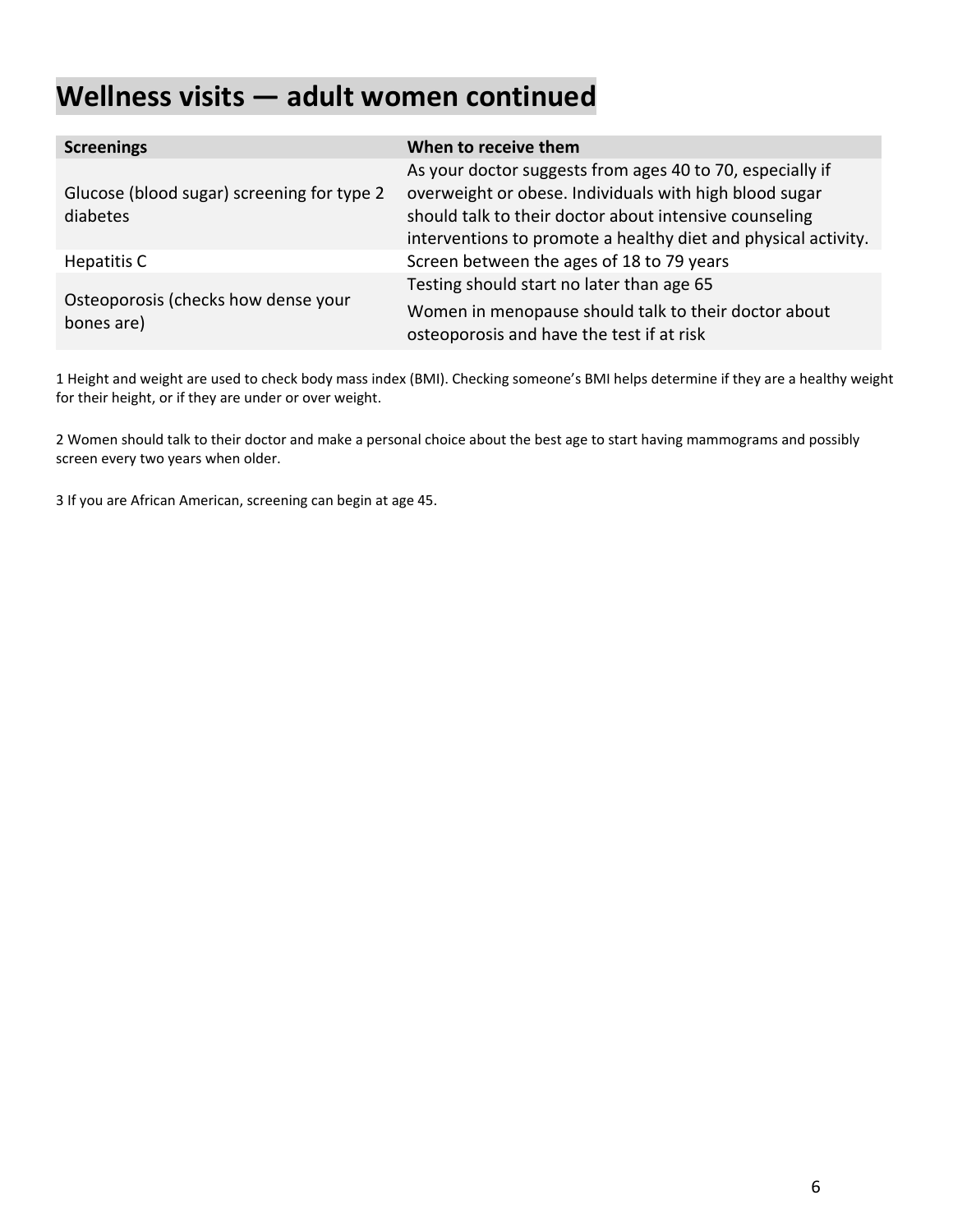#### **Pregnant women**

Within the first three months of pregnancy, it's important to visit a doctor to set up a prenatal care plan. At each visit, your doctor will check your health and the health of your baby. The doctor may talk to you about: o What to eat.

- $\circ$  How to be active when pregnant.
- o Avoiding tobacco, drugs, alcohol, and other substances.
- o Breastfeeding, lactation supplies and counseling.

#### **Testing: Testing:**

Based on your past health, your doctor may want you to have these screenings:

- o **Depression** screenings (done during and after pregnancy)
- o **Diabetes**
- o **Preeclampsia1** (high blood pressure that causes other problems during pregnancy)
- o **Hematocrit/hemoglobin** (blood count)
- o **Rubella immunity** (to find out which women need the rubella, aka German measles, vaccine after giving birth)
- o **Rh(D) blood type and antibody testing** (checks to see if your blood type and your baby's blood type are compatible.) If Rh(D) negative, repeat test at 24 to 28 weeks.
- o **Hepatitis B**
- o **HIV**
- o **Syphilis**
- o **Urine** for asymptomatic bacteriuria, as your doctor suggests

Other tests and screenings:

- o **Amniocentesis** (an ultrasound and testing of the fluid surrounding your baby)
- o **Cell-free DNA** (a blood test to check for chromosomal abnormalities in the baby)
- o **Chorionic villus sampling** (checks for birth defects and more)
- o **Ultrasound tests** (to look at the baby in the womb.) During the first three months, these are done along with blood tests to check the baby for chromosomal abnormality risk and more.

These and other tests can check the baby for health concerns. The right tests and the right times to do them depend on:

- o Your age.
- o Your medical history and family history.

Talk to your doctor about:

- o Which tests may be best for you.
- o What the tests can tell you about your baby.
- o Any risks.

1 If you have a high risk of preeclampsia, your doctor may recommend taking a low-dose aspirin to prevent other problems while you are pregnant.

#### **Vaccines: Vaccines:**

- o **Flu:** If you are pregnant during flu season (October through March), your doctor may want you to have the inactivated (killed) flu shot.
- o **Tdap:** Pregnant teens and adults need a Tdap vaccine during each pregnancy. It's best to receive the vaccine between weeks 27 and 36, although it may be given at any time during pregnancy.

It's best to receive most vaccines before pregnancy. Women should check with their doctor to make sure their vaccines are up to date.

You should NOT receive these vaccines while you are pregnant:

- o **Measles, mumps, rubella (MMR)**
- o **Varicella (chickenpox)**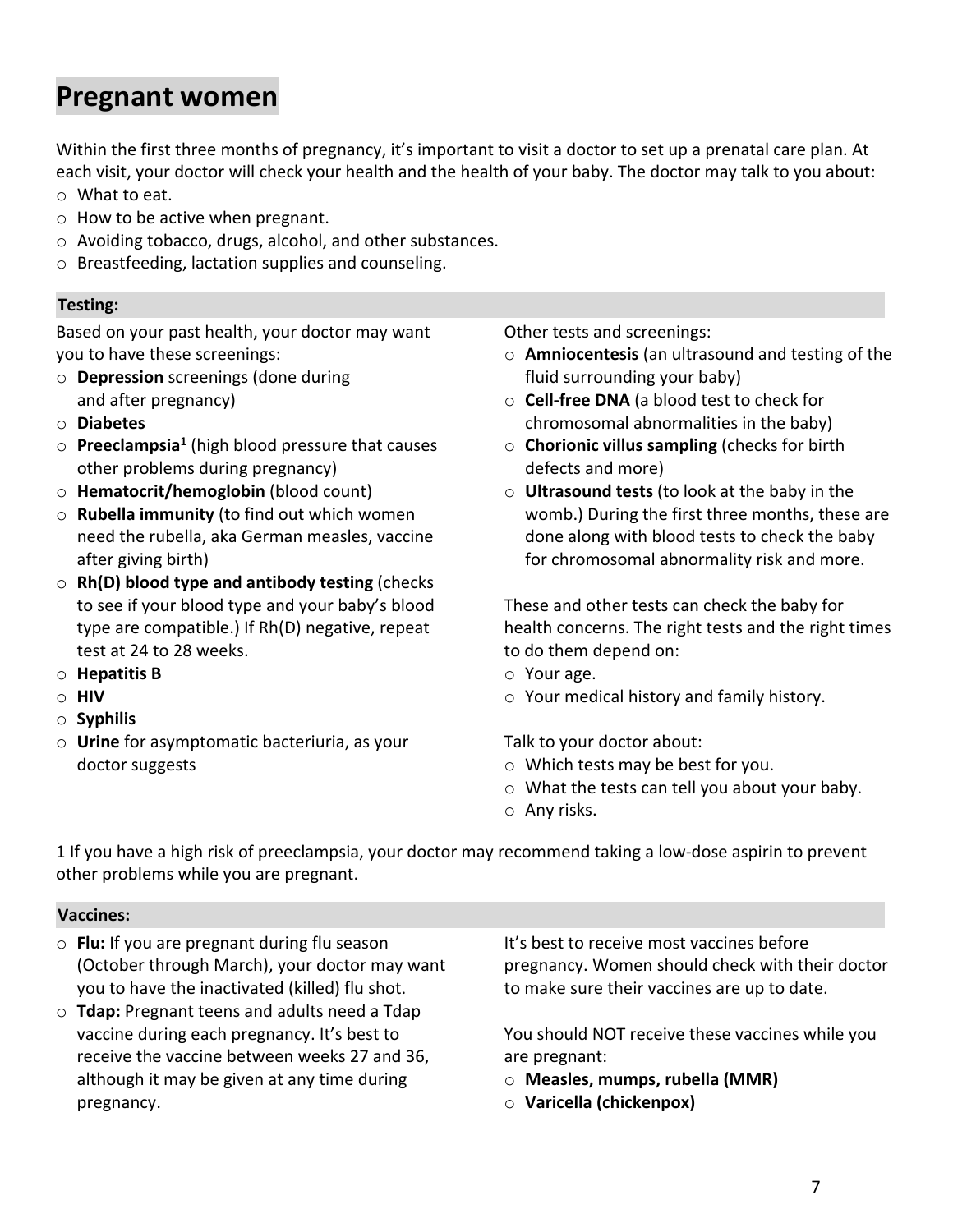#### **Wellness visits — adult men**

During your visit, the doctor may talk with you about:

- o Diet and physical activity.
- o Mental health, including depression.
- o Oral and dental health.
- o Tobacco use, or how to quit.
- o Avoiding secondhand smoke.
- o Drinking alcohol and using drugs.
- o Skin cancer risks.

You may also receive vaccines and these screenings:

- o Family planning, including:
	- Safe sex and preventing unwanted pregnancy with a partner.
	- ‒ Checking for sexually transmitted infections and diseases (STIs and STDs), including HIV and hepatitis B (if high risk).

|                                                        | When to receive them                                                                                                                                                                                                                                                                                                                                                                                                                                                                                                                             |
|--------------------------------------------------------|--------------------------------------------------------------------------------------------------------------------------------------------------------------------------------------------------------------------------------------------------------------------------------------------------------------------------------------------------------------------------------------------------------------------------------------------------------------------------------------------------------------------------------------------------|
| <b>Screenings</b>                                      |                                                                                                                                                                                                                                                                                                                                                                                                                                                                                                                                                  |
| Height, weight, BMI <sup>1</sup>                       | Each year or as your doctor suggests                                                                                                                                                                                                                                                                                                                                                                                                                                                                                                             |
| Abdominal aortic aneurysm                              |                                                                                                                                                                                                                                                                                                                                                                                                                                                                                                                                                  |
| (enlarged blood vessels in the<br>abdomen)             | Once between ages 65 to 75 if you have ever smoked                                                                                                                                                                                                                                                                                                                                                                                                                                                                                               |
| <b>Blood pressure</b>                                  | Each year or as your doctor suggests. Recheck high readings at home.                                                                                                                                                                                                                                                                                                                                                                                                                                                                             |
| Cholesterol                                            | Statins (cholesterol medicine) may be needed for people ages 40 to 75<br>who have a higher risk of cardiovascular disease (such as heart disease)                                                                                                                                                                                                                                                                                                                                                                                                |
| Colorectal cancer (of the colon<br>and rectum)         | From ages 50 to 75, $^2$ your doctor may suggest one or more of these test<br>options:<br>Stool (feces) tests:<br>o Fecal immunochemical test (FIT)<br>○ FIT-DNA: stool and DNA combo test<br>$\circ$ Guaiac-based fecal occult blood test (gFOBT)<br>Visual tests:<br>$\circ$ Colonoscopy (using a small camera on the end of a flexible tube to<br>look at your entire colon)<br>$\circ$ CT colonography (using a CT scanner to take images of inside the<br>colon)<br>o Flexible sigmoidoscopy (using a small camera on the end of a flexible |
|                                                        | tube to look at the last part of your colon, called the sigmoid colon)                                                                                                                                                                                                                                                                                                                                                                                                                                                                           |
| Glucose (blood sugar) screening<br>for type 2 diabetes | As your doctor suggests from ages 40 to 70, especially if overweight or<br>obese. Individuals with high blood sugar should talk to their doctor<br>about intensive counseling interventions to promote a healthy diet and<br>physical activity.                                                                                                                                                                                                                                                                                                  |
| <b>Hepatitis C</b>                                     | Screen between the ages of 18 to 79 years                                                                                                                                                                                                                                                                                                                                                                                                                                                                                                        |
| Prostate cancer                                        | From ages 55 to 69, talk with your doctor about the risks and benefits of<br>prostate cancer tests                                                                                                                                                                                                                                                                                                                                                                                                                                               |

1 Height and weight are used to check body mass index (BMI). Checking someone's BMI helps determine if they are a healthy weight for their height, or if they are under or over weight.

2 If you are African American, screening can begin at age 45.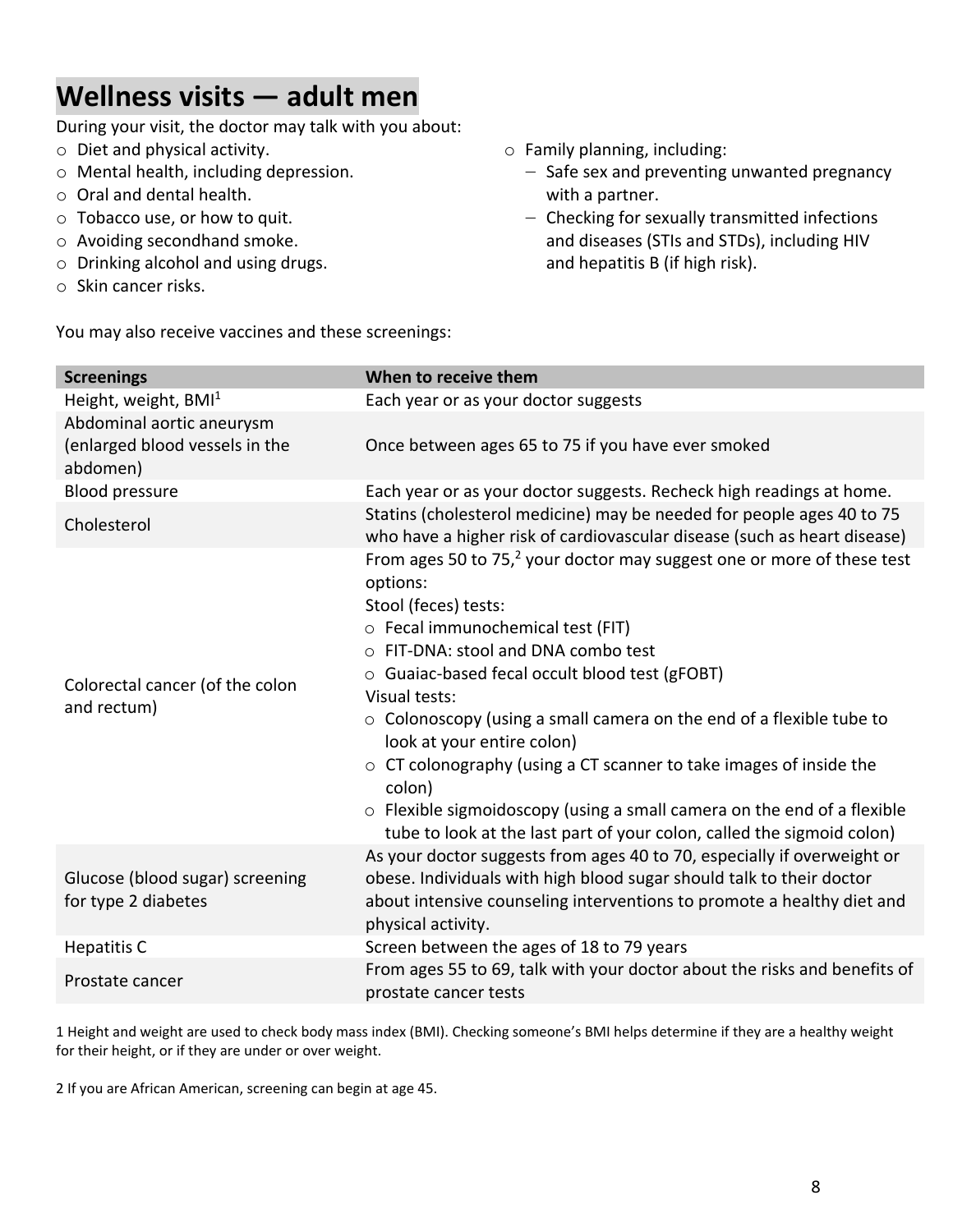| Vaccines $\overline{\mathbf{\Psi}}$   Ages       | <b>Birth</b> | $1-2$        | $\overline{2}$                                                                                                                                                                                                                                                                                                                                                          | 4            | 6            | $6 - 18$                                                                          | $12 - 15$    | $15 - 18$                                                               | 19-23            | $4 - 6$      | $11 - 12$ | $13 - 18$                                                                                                                                                                            | 19-64 | $65+$          |
|--------------------------------------------------|--------------|--------------|-------------------------------------------------------------------------------------------------------------------------------------------------------------------------------------------------------------------------------------------------------------------------------------------------------------------------------------------------------------------------|--------------|--------------|-----------------------------------------------------------------------------------|--------------|-------------------------------------------------------------------------|------------------|--------------|-----------|--------------------------------------------------------------------------------------------------------------------------------------------------------------------------------------|-------|----------------|
| $\rightarrow$                                    |              | months       | months                                                                                                                                                                                                                                                                                                                                                                  | months       | months       | months                                                                            | months       | months                                                                  | months           | years        | years     | years                                                                                                                                                                                | years | years          |
| <b>Hepatitis B</b>                               | $\checkmark$ | $\checkmark$ |                                                                                                                                                                                                                                                                                                                                                                         |              |              | $\checkmark$                                                                      |              |                                                                         |                  |              |           |                                                                                                                                                                                      |       |                |
| <b>Rotavirus (RV)</b>                            |              |              | 2-dose or<br>3-dose series                                                                                                                                                                                                                                                                                                                                              |              |              |                                                                                   |              |                                                                         |                  |              |           |                                                                                                                                                                                      |       |                |
| Diphtheria,<br>tetanus, pertussis<br>(DTaP)      |              |              | $\checkmark$                                                                                                                                                                                                                                                                                                                                                            | ✓            | $\checkmark$ |                                                                                   |              | $\checkmark$                                                            |                  | $\checkmark$ |           |                                                                                                                                                                                      |       |                |
| Tetanus,<br>diphtheria,<br>pertussis (Td/Tdap)   |              |              |                                                                                                                                                                                                                                                                                                                                                                         |              |              |                                                                                   |              |                                                                         |                  |              | Tdap      |                                                                                                                                                                                      |       | Every 10 years |
| <b>Haemophilus</b><br>influenzae type b<br>(Hib) |              |              |                                                                                                                                                                                                                                                                                                                                                                         |              | 15 months    | 3-4 doses between 2 to 15 months with<br>1st dose at 2 months, last dose at 12 to |              |                                                                         |                  |              |           |                                                                                                                                                                                      |       |                |
| Pneumococcal<br>conjugate (PCV)                  |              |              | $\checkmark$                                                                                                                                                                                                                                                                                                                                                            | $\checkmark$ | $\checkmark$ |                                                                                   | $\checkmark$ |                                                                         |                  |              |           |                                                                                                                                                                                      |       |                |
| Inactivated polio<br>virus (IPV)                 |              |              | $\checkmark$                                                                                                                                                                                                                                                                                                                                                            | $\checkmark$ |              | $\checkmark$                                                                      |              |                                                                         |                  | $\checkmark$ |           |                                                                                                                                                                                      |       |                |
| Influenza (flu)                                  |              |              |                                                                                                                                                                                                                                                                                                                                                                         |              |              |                                                                                   |              |                                                                         |                  |              |           | Suggested each year from 6 months to 65+ years; 2 doses at least 4 weeks apart are recommended for<br>children between 6 months to 8 years old having the vaccine for the first time |       |                |
| Measles, mumps,<br>rubella (MMR)                 |              |              |                                                                                                                                                                                                                                                                                                                                                                         |              |              |                                                                                   | $\checkmark$ |                                                                         |                  | $\checkmark$ |           |                                                                                                                                                                                      |       |                |
| Varicella<br>(chickenpox)                        |              |              |                                                                                                                                                                                                                                                                                                                                                                         |              |              |                                                                                   | $\checkmark$ |                                                                         |                  | $\checkmark$ |           |                                                                                                                                                                                      |       |                |
| <b>Hepatitis A</b>                               |              |              |                                                                                                                                                                                                                                                                                                                                                                         |              |              |                                                                                   |              | 2-dose series between<br>12 to 23 months; taken<br>6 to 18 months apart |                  |              |           |                                                                                                                                                                                      |       |                |
| Human<br>papillomavirus<br>(HPV)                 |              |              |                                                                                                                                                                                                                                                                                                                                                                         |              |              |                                                                                   |              |                                                                         | 2-dose<br>series |              |           |                                                                                                                                                                                      |       |                |
| Meningococcal                                    |              |              | * For more information about updated HPV vaccines, see the<br>Centers for Disease Control and Prevention website: Use of a 2-<br>Dose Schedule for Human Papillomavirus Vaccination - Updated<br>at age 16;<br>Recommendations of the Advisory Committee on Immunization<br>✓<br>MenB-FHb<br>Practices (December 16, 2016):<br>cdc.gov/mmwr/volumes/65/wr/mm6549a5.htm. |              |              |                                                                                   |              |                                                                         |                  |              |           |                                                                                                                                                                                      |       |                |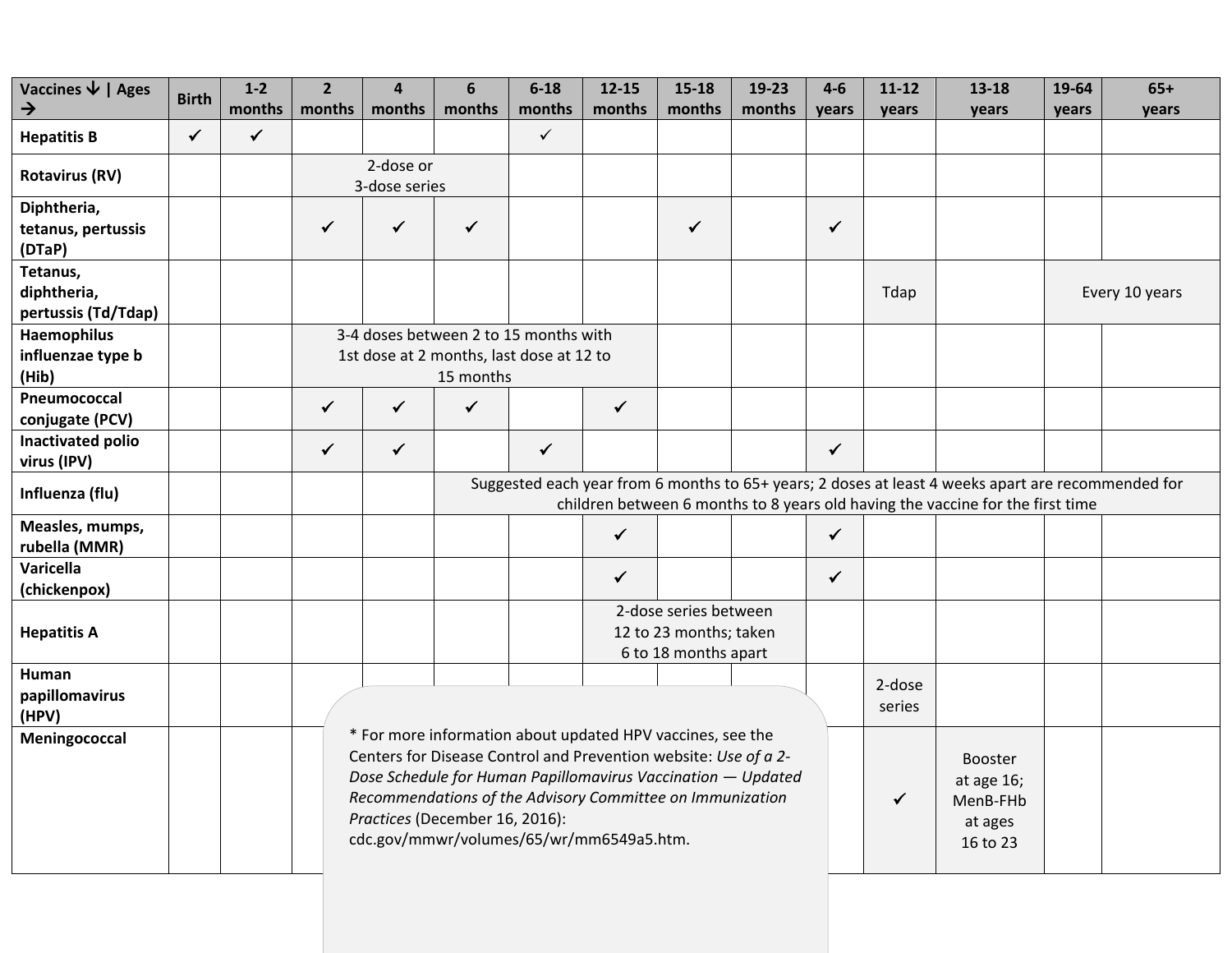| Pneumococcal      |  |  |  |  |  |  |                            |
|-------------------|--|--|--|--|--|--|----------------------------|
| 13-valent         |  |  |  |  |  |  |                            |
| conjugate (PCV13) |  |  |  |  |  |  |                            |
| Pneumococcal      |  |  |  |  |  |  |                            |
| polysaccharide    |  |  |  |  |  |  |                            |
| (PPSV23)          |  |  |  |  |  |  |                            |
|                   |  |  |  |  |  |  | 2-dose                     |
| Zoster (HZ/su)    |  |  |  |  |  |  | series for                 |
| recombinant       |  |  |  |  |  |  | ages 50+; 2 to<br>6 months |
| vaccine           |  |  |  |  |  |  |                            |
|                   |  |  |  |  |  |  | apart                      |

**Hepatitis A (ages 2 to 18):** If you or your child has not had this vaccine before, talk to your doctor about a catch-up vaccine.

**Hepatitis B:** The first dose should be given within 24 hours of birth if the birth was outside of a hospital. Children may receive an extra dose (four-dose series) at 4 months if the combination vaccine is used after the birth dose.

**Rotavirus (RV):** Receive a two-dose or three-dose series (depending on the brand of vaccine used).

**Tdap (children through adults):** If you or your child (age 7 or older) never received this vaccine, talk to the doctor about a catch-up vaccine. **Haemophilus influenzae type b (Hib):** Receive a three-dose or four-dose series (depending on the brand of vaccine used).

**Pneumococcal conjugate (PCV):** Children ages 14 months to 59 months who received an incomplete PCV13 series or an age-appropriate series of 7-valent PCV (PCV7) receive a single supplemental dose of 13-valent PCV (PCV13).

**Influenza (flu):** Visit flu.gov or cdc.gov to learn more about this vaccine. Children 6 months to 8 years having the vaccine for the first time should have two doses four weeks apart.

**Measles, mumps, rubella (MMR) and varicella (chickenpox):** Teens and adults should be up to date on their MMR vaccines. Chickenpox vaccines are for children who have not had chickenpox.

**Human papillomavirus (HPV):**\* Children who are 11 to 12 years old receive two doses of the HPV vaccine at least six months apart. (The vaccine series can start at age 9.) Teens and young adults who start the series later (at ages 15 to 26) need three doses of HPV vaccine to protect against cancer-causing HPV infection. Adults ages 27 to 45 should talk to their doctor to see if an HPV vaccine is right for them.

**Meningococcal:** When given to healthy teens who are not high risk for meningococcal disease, two doses of MenB-FHbp should be given six months apart. This timing is very important. If a second dose is given before six months, a third dose should be given six months after the first dose. For persons at high risk for meningococcal disease and during serogroup B outbreaks, three doses of MenB-FHbp should be given. The second and third dose should be given 1 to 2 months and six months after the first dose.

#### **Pneumococcal 13-valent conjugate (PCV13)/Pneumococcal**

**polysaccharide (PPSV23):** Adults age 65 and older and certain adults younger than 65 who are at risk should receive both a PCV13 and PPSV23. Ask your doctor what dose is best for you.

**Zoster:** Two doses of the Shingrix (HZ/su) vaccine, given 2 to 6 months apart, is recommended for adults 50 and older, including those who received the Zostavax (shingles) vaccine.